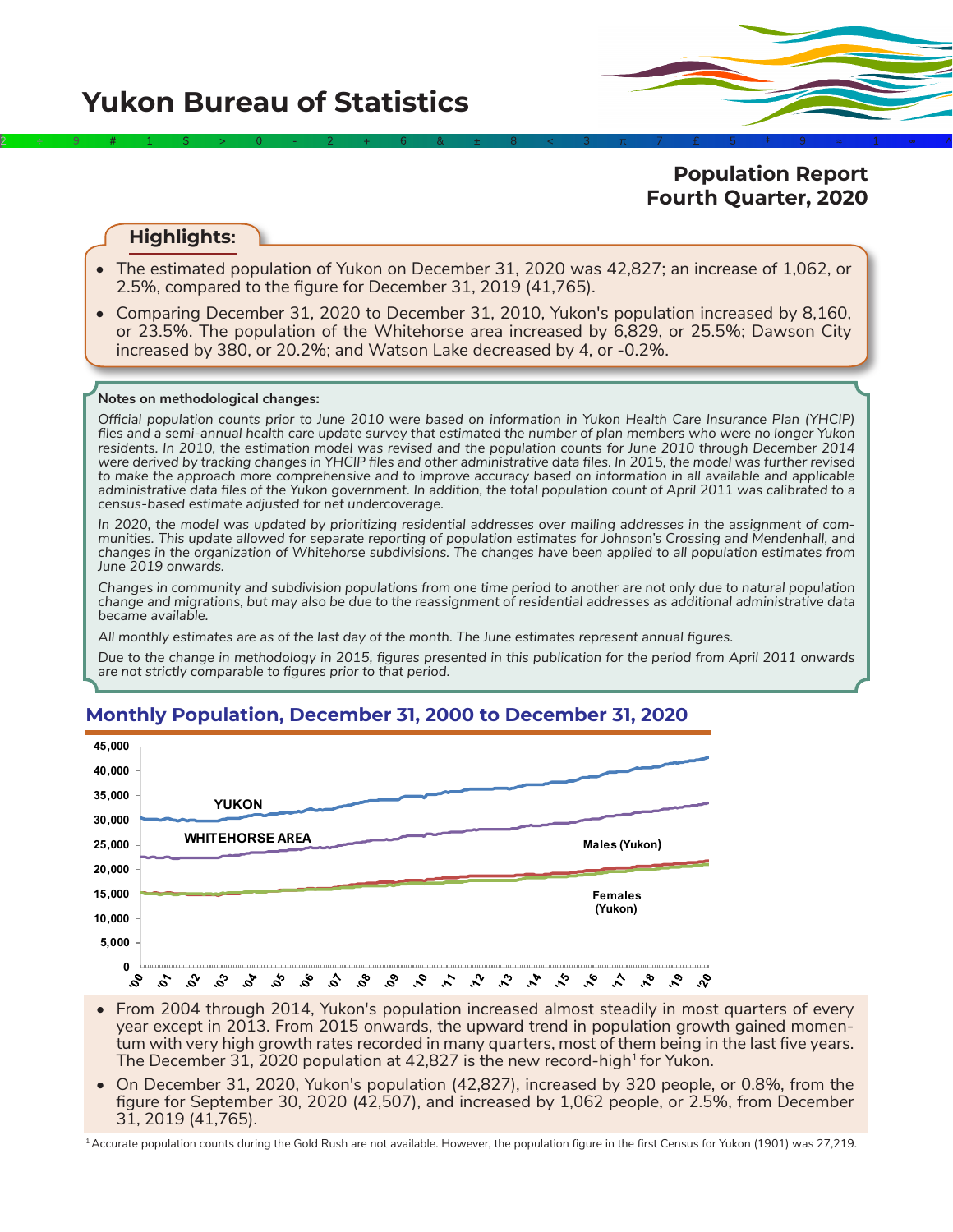## **Monthly Population, Yukon, January 31, 2010 to December 31, 2020**

|                  | 2010   | 2011                                                                                                   | 2012   | 2013   | 2014   | 2015   | 2016   | 2017   | 2018   | 2019   | 2020   |
|------------------|--------|--------------------------------------------------------------------------------------------------------|--------|--------|--------|--------|--------|--------|--------|--------|--------|
| Jan              | 34,286 | 35,251                                                                                                 | 35,895 | 36,420 | 36,552 | 37,269 | 37,943 | 38,958 | 40,006 | 40,844 | 41,862 |
| Feb              | 34,610 | 35,278                                                                                                 | 35,910 | 36,432 | 36,622 | 37,309 | 38,004 | 39,012 | 40,077 | 40.907 | 41,932 |
| Mar              | 34,789 | 35,338                                                                                                 | 35,888 | 36,407 | 36,707 | 37,422 | 38,088 | 39,231 | 40,119 | 40,962 | 42,060 |
| Apr              | 34,862 | 35.269                                                                                                 | 36.001 | 36.438 | 36.851 | 37.490 | 38,207 | 39,472 | 40.289 | 41.154 | 42,138 |
| May              | 34,950 | 35,339                                                                                                 | 36,158 | 36,414 | 36.997 | 37,583 | 38.440 | 39,567 | 40,457 | 41,279 | 42,195 |
| Jun <sup>1</sup> | 34,984 | 35,459                                                                                                 | 36,283 | 36,571 | 37,190 | 37,745 | 38,594 | 39,737 | 40,643 | 41,436 | 42,230 |
| Jul              | 35.022 | 35.510                                                                                                 | 36,383 | 36.570 | 37.294 | 37.800 | 38.643 | 39.740 | 40.594 | 41.512 | 42,297 |
| Aug              | 35,011 | 35,625                                                                                                 | 36,427 | 36,512 | 37,293 | 37,834 | 38,761 | 39,761 | 40,670 | 41,581 | 42,362 |
| Sep              | 35,012 | 35,755                                                                                                 | 36,431 | 36,505 | 37,340 | 37,820 | 38,797 | 39,847 | 40,710 | 41,565 | 42,507 |
| Oct              | 35.023 | 35.736                                                                                                 | 36.375 | 36.492 | 37.311 | 37.832 | 38,843 | 39.928 | 40,746 | 41,737 | 42,582 |
| Nov              | 34,949 | 35,797                                                                                                 | 36,467 | 36,488 | 37,252 | 37,817 | 38,926 | 39,922 | 40,788 | 41,688 | 42,680 |
| <b>Dec</b>       | 34,667 | 35,864                                                                                                 | 36,445 | 36,473 | 37,210 | 37,868 | 38,900 | 39,968 | 40,717 | 41,765 | 42,827 |
|                  |        | $\mathbf{f}$ then a $\mathbf{g}$ consider a set of $\mathbf{f}$ and the set of the set of $\mathbf{f}$ |        |        |        |        |        |        |        |        |        |

<sup>1</sup> June figures are referred to as 'annual'

- During the fourth quarter of 2020, Yukon's population increased by 320 people from 42,507 on September 30, 2020 to 42,827 on December 31, 2020.
- Comparing the months of October through December of 2020 to their respective months of 2019, population increased: 2.0% in October; 2.4% in November; and 2.5% in December.

### **Population by Age Group and Sex, Yukon, December 31, 2010 and December 31, 2020**

|                         |                       |                                     |                                 |                             |                         | <b>Dec '20</b>          |                              |                              | <b>Change from</b><br>Dec '10 to Dec '20 |
|-------------------------|-----------------------|-------------------------------------|---------------------------------|-----------------------------|-------------------------|-------------------------|------------------------------|------------------------------|------------------------------------------|
| $80 +$<br>75-79         | <b>Males</b>          | <b>Females</b>                      | Age<br><b>Groups</b>            | <b>Both</b><br><b>Sexes</b> | Males                   | <b>Females</b>          | <b>Both</b><br><b>Sexes</b>  | Males                        | Females                                  |
| 70-74<br>65-69          | 2020                  | 2020                                | $0 - 4$<br>$5 - 9$<br>$10 - 14$ | 2,284<br>2,386<br>2,285     | 1,161<br>1,272<br>1,209 | 1,123<br>1,114<br>1,076 | 20.1%<br>35.1%<br>29.0%      | 17.4%<br>42.2%<br>32.8%      | 23.1%<br>27.8%<br>24.9%                  |
| 60-64<br>55-59<br>50-54 |                       |                                     | 15-19<br>20-24                  | 2,088<br>2,497              | 1,070<br>1,293          | 1,018<br>1,204          | $-3.5%$<br>2.0%              | $-3.3%$<br>5.2%              | $-3.8%$<br>$-1.1%$                       |
| 45-49<br>40-44          |                       |                                     | 25-29<br>30-34<br>35-39         | 3,017<br>3,689<br>3,691     | 1,484<br>1,788<br>1,850 | 1,533<br>1,901<br>1,841 | 15.6%<br>48.8%<br>43.2%      | 15.7%<br>48.0%<br>52.5%      | 15.5%<br>49.5%<br>34.9%                  |
| 35-39<br>30-34<br>25-29 | 2010                  | 2010                                | 40-44<br>45-49<br>50-54         | 3,061<br>2,925<br>2,709     | 1,541<br>1,411<br>1,380 | 1,520<br>1,514<br>1,329 | 18.9%<br>$-5.1%$<br>$-15.4%$ | 19.9%<br>$-6.1%$<br>$-16.5%$ | 17.8%<br>$-4.0%$<br>$-14.3%$             |
| 20-24<br>$15-19$        |                       |                                     | 55-59<br>60-64<br>65-69         | 3,167<br>3,094<br>2,428     | 1,587<br>1,596<br>1,273 | 1,580<br>1,498<br>1,155 | 10.2%<br>43.6%<br>86.7%      | 4.4%<br>38.7%<br>67.4%       | 16.8%<br>49.2%<br>113.8%                 |
| $10 - 14$<br>$5-9$      |                       |                                     | 70-74<br>75-79                  | 1,689<br>939                | 900<br>522              | 789<br>417              | 126.0%<br>80.4%              | 111.7%<br>105.6%             | 144.9%<br>56.5%                          |
| $0-4$<br>2,000          | 1,500<br>500<br>1,000 | 500<br>2,000<br>1,000<br>1,500<br>0 | $80+$<br>All Ages               | 878<br>42,827               | 429<br>21,766           | 449<br>21,061           | 77.2%<br>23.5%               | 84.0%<br>23.6%               | 71.2%<br>23.5%                           |

Comparing December 31, 2020 to December 31, 2010, growth occurred as follows (15-year age groupings):

- $\bullet$  0 to 14 years = increased 1,517 people, (27.9%);
- $\bullet$  15 to 29 years = increased 381 people, (5.3%);
- $\bullet$  30 to 44 years = increased 2,808 people, (36.8%);
- $\bullet$  45 to 59 years = decreased 356 people,  $(-3.9\%)$ ;
- $\bullet$  60 to 74 years = increased 3,009 people, (71.6%); and
- 75 years and over = increased 801 people, (78.9%).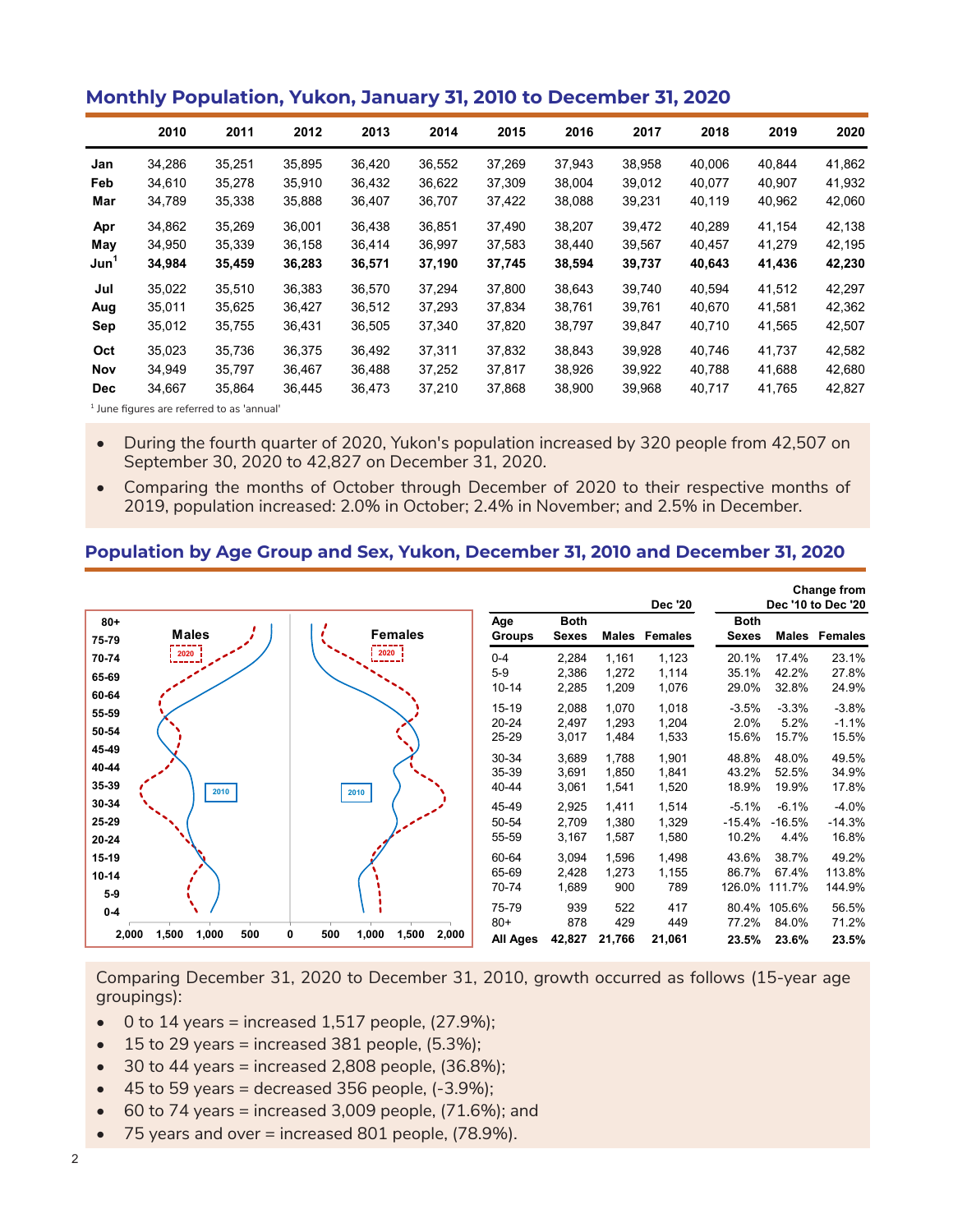# **Population by Subdivision in Whitehorse Area**





#### **Note:**

*Subdivisions are assigned based on*  **boundaries** provided by the City of *Whitehorse. Areas outside of the City of*  **Whitehorse boundaries are assigned using |** Statistics Canada's Census Subdivision *(CSD) boundaries within the Census Agglomeration of Whitehorse.*

**GRANGER**

Changes in subdivision (City and CSD *subdivision) populations from one time period to another are not only due to natural population change and migrations, but may also be due to the reassignment of residential addresses as additional administrative data become available.* 

| <b>Subdivision</b>              | <b>Dec '19</b> | <b>Sep '20</b> | <b>Dec '20</b> | <b>Subdivision</b>                     | <b>Dec '19</b> | <b>Sep '20</b> | <b>Dec '20</b> |
|---------------------------------|----------------|----------------|----------------|----------------------------------------|----------------|----------------|----------------|
| Arkell/Ingram                   | 1,088          | 1,098          | 1,110          | Range Point                            | 1,240          | 1,229          | 1,240          |
| <b>Copper Ridge</b>             | 3,306          | 3,356          | 3,344          | Raven's Ridge/Eagle's Eye              | 150            | 162            | 159            |
| <b>Cowley Creek</b>             | 261            | 257            | 260            | Riverdale                              | 5,318          | 5,145          | 5,243          |
| Crestview                       | 959            | 1,000          | 1,019          | <b>Takhini/Yukon University</b>        | 1,465          | 1,486          | 1,484          |
| Downtown                        | 2,856          | 2,922          | 2,982          | Valleyview                             | 172            | 169            | 164            |
| Granger                         | 1,315          | 1,304          | 1,323          | <b>Whistle Bend</b>                    | 1,570          | 1,853          | 1,897          |
| Hidden Valley/MacPherson        | 450            | 460            | 452            | <b>Wolf Creek</b>                      | 427            | 429            | 422            |
| <b>Hillcrest</b>                | 715            | 686            | 713            | Not in Defined Neighbourhood           | 133            | 133            | 133            |
| Kopper King                     | 211            | 215            | 216            | <b>Within City Limits</b>              |                |                |                |
| Lobird                          | 201            | 201            | 213            | <b>Whitehorse-Municipal Boundaries</b> | 29,182         | 29,499         | 29,776         |
| Logan                           | 597            | 611            | 608            | Ibex Valley <sup>1</sup>               | 427            | 479            | 483            |
| MacRae/Whse Copper/McLean Lake/ | 574            | 588            | 624            | Marsh Lake <sup>2</sup>                | 700            | 726            | 725            |
| Mt. Sima/Canyon Cres.           |                |                |                | Mount Lorne <sup>3</sup>               | 435            | 477            | 466            |
| Marwell                         | 140            | 151            | 142            | Outside City Limits-North <sup>4</sup> | 1,350          | 1,488          | 1,523          |
| Mary Lake/Spruce Hill           | 481            | 483            | 479            | Outside City Limits-South <sup>5</sup> | 547            | 599            | 600            |
| McIntyre                        | 485            | 488            | 496            | Not applicable <sup>6</sup>            | 12             | 17             | 17             |
| Pineridge/Fox Haven             | 360            | 372            | 382            | <b>Whitehorse Area Total</b>           | 32,653         | 33,285         | 33,590         |
| Porter Creek/Kulan/Taylor       | 4,708          | 4,701          | 4,671          |                                        |                |                |                |

<sup>1</sup> Previously included in Outside City Limits-West. Includes KM 1441 to KM 1485 Alaska Highway.

2 Includes Alaska Highway KM 1355 to KM 1393 (Lewes River Bridge).

 $^3$  Previously included in Outside City Limits-South. Includes KM 137 to KM 154 South Klondike Highway, including Annie Lake Road.

<sup>4</sup> Outside City Limits-North includes Takhini River Bridge north to KM 247 North Klondike Highway, including Takhini Hotsprings Road.

<sup>5</sup>Outside City Limits-South includes Golden Horn, Carcross Cut-off, south to Lewes River Bridge, as well as KM 114 to KM 137 South Klondike Highway.<br><sup>6</sup> 'Not applicable' includes Kusawa Lake Road, and past KM 247 North Kl

**TAKHINI / YUKON UNIVERSITY**

**KOPPER**